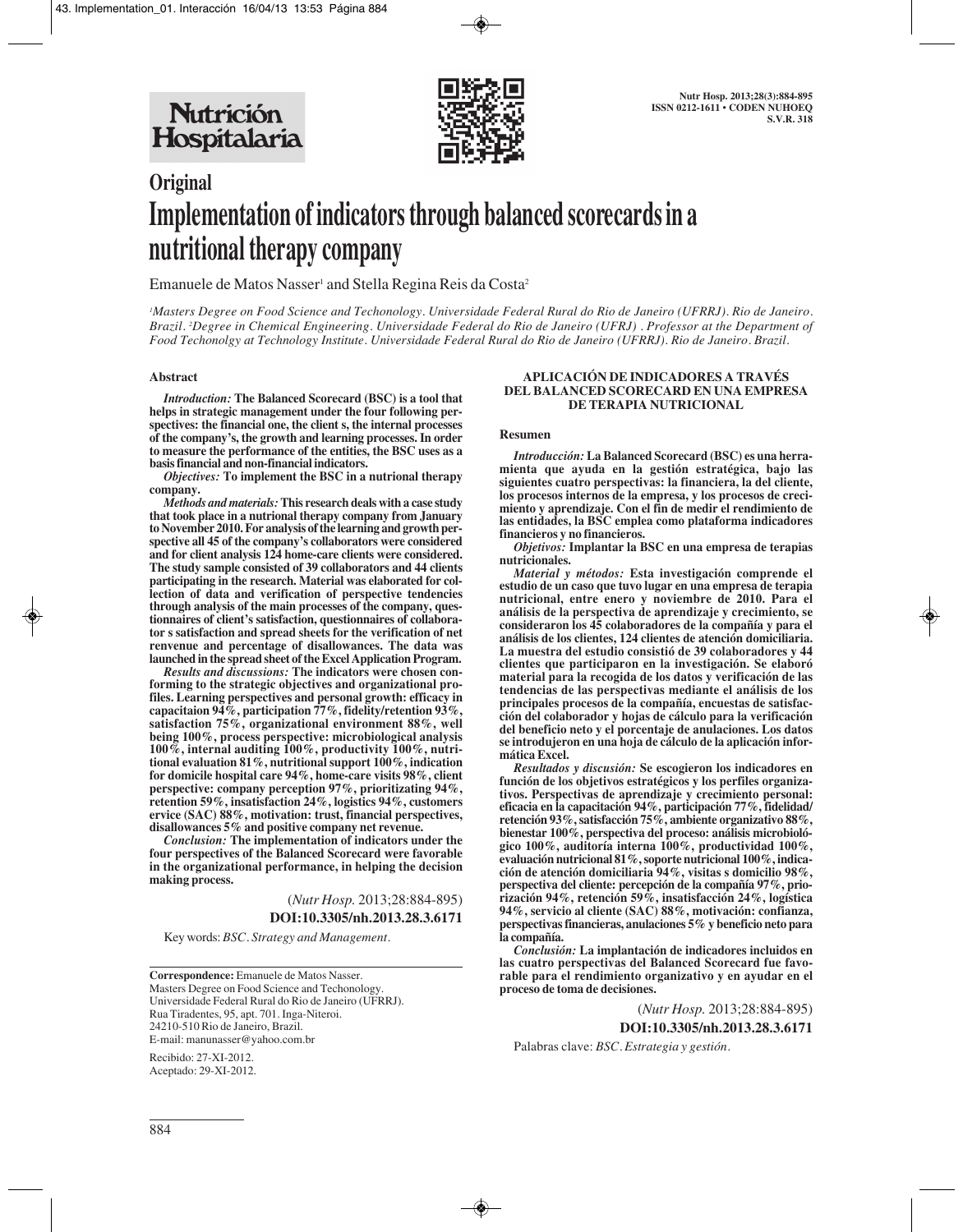#### **Abbreviations**

BSC: Balanced Scorecard. CS: Consumer Services. EN: Enteric Nutrition. EPI: Individual Protection Equipment. GMP: Good Manufacture Procedures. HACCP: Hazard Analysis and Critical Control Points. ILSI: International Life Sciences Institute. MTNT: Multiprofessional Team of Nutritinal Therapy. NT: Nutritional Therapy. RDC: Collegiate Directory Resolutions. SOP: Standard Operating Procedures. TPN: Total Parenteral Nutrition.

## **Introduction**

In this globalized economic conjuncture of hard competition and searches for new markets it is necessary to utilize methods for measuring performances.

The recent dissemination of management tools for measuring results is an indication that competitive companies are more concerned not only with organizational performances but also with its component perspectives-namely the quality of its products, costs reduction, customers services, and the value of the workforce, called human capital.

It was in this context that the concept of Balanced Scorecard appeared, created by Robert S. Kaplan and David P. Norton.<sup>1</sup> The BSC is a tool that helps strategic management under four different perspectives: the financial, the clients, the internal company processes and the learning and growth. The BSC is the object of the study in a small sized nutritional therapy company.

## **Objective**

To implement BSC in a company of nutritional therapy for that objective, it was proposed mounting a strategic map for situational evaluation; to show the performance of indicators and their specifications; to validate the indicators through its measures and confirm whether the proposed strategic map had adequated itself to the realities of the company for the implementation of management systems.

#### **Materials and methods**

Case study performed in a nutritional therapy company located in Niteroi, in the state of Rio de Janeiro, during the period between Janurary and November 2010.

The documental research contemplated the Manual of Good Manufacturing Procedures (GMP), Standard Operating Procedures (SOP), Hazard Analisys and Critical Control Points (HACCP) and routine verification sheets. The exploratory phases consisted of interviews, reunions and obeservations of the environmental conditions and the work routines. This phase allowed for a mapping out the needs that defined the strategic objectives, making possible to formulate a strategic map of the organization.

After the strategic maps were done, the indicators which were going to be used as tools to measure the organization s performance relative to the established key-points were identifyed.

Materials were elaborated for the collection of data and verification of financial tendencies, processes, clients, and the learning processes. These tools were: spread sheets for the financial data, mapping processes, customer service questionnaires (Annex 1) and collaborators satisfaction questionnaires (Annex 2).

For the client evaluation, the data solicited in the questionnaire were related to establishing the profile of the interviewee,verifying how the client came to know the company and visualizing the client s satisfaction vis a vis service/product.

The questionnaire applied to the collaborators had an essential condition-confidentiality, in order to ascertain that everyone would answer with impartiality without causing divergencies at work. Data was composed for profile definition, thus avoiding the collaborator's identification and questions were elaborated about satisfaction, fidelity and perception of professional valuing.

The data were launched in spread sheets of the Excel Applicative in the Microsoft Program, "Office 2007" and laid out as spread sheets for better visualization and discussions.

# **Results and discussions**

# *The Company's characteristics*

For 20 years the company has rendered services and furnished products for nutritional support (enteral and parenteral) for hospitalized patients and those of homecare. It possesses physical structure composed of the area of manipulation of enteral and administrative diet.

# *Mission and vision*

The company's mission is to participate in the building of excellence in nutritional therapy in Brazil, comminting to the advancement of knowledge, the quality of its products and services, the formation and training of professionals and to the assistance of hospital and home-care patients.

The vision is to be a reference in Nutritional Therapy services and production of enteral diets customized Rio de Janeiro state in 2015 through the continuous improvement of the professional staff and processes.

# *Work force*

The company shows in its list of personnel 45 collaborators allocated to areas of action within the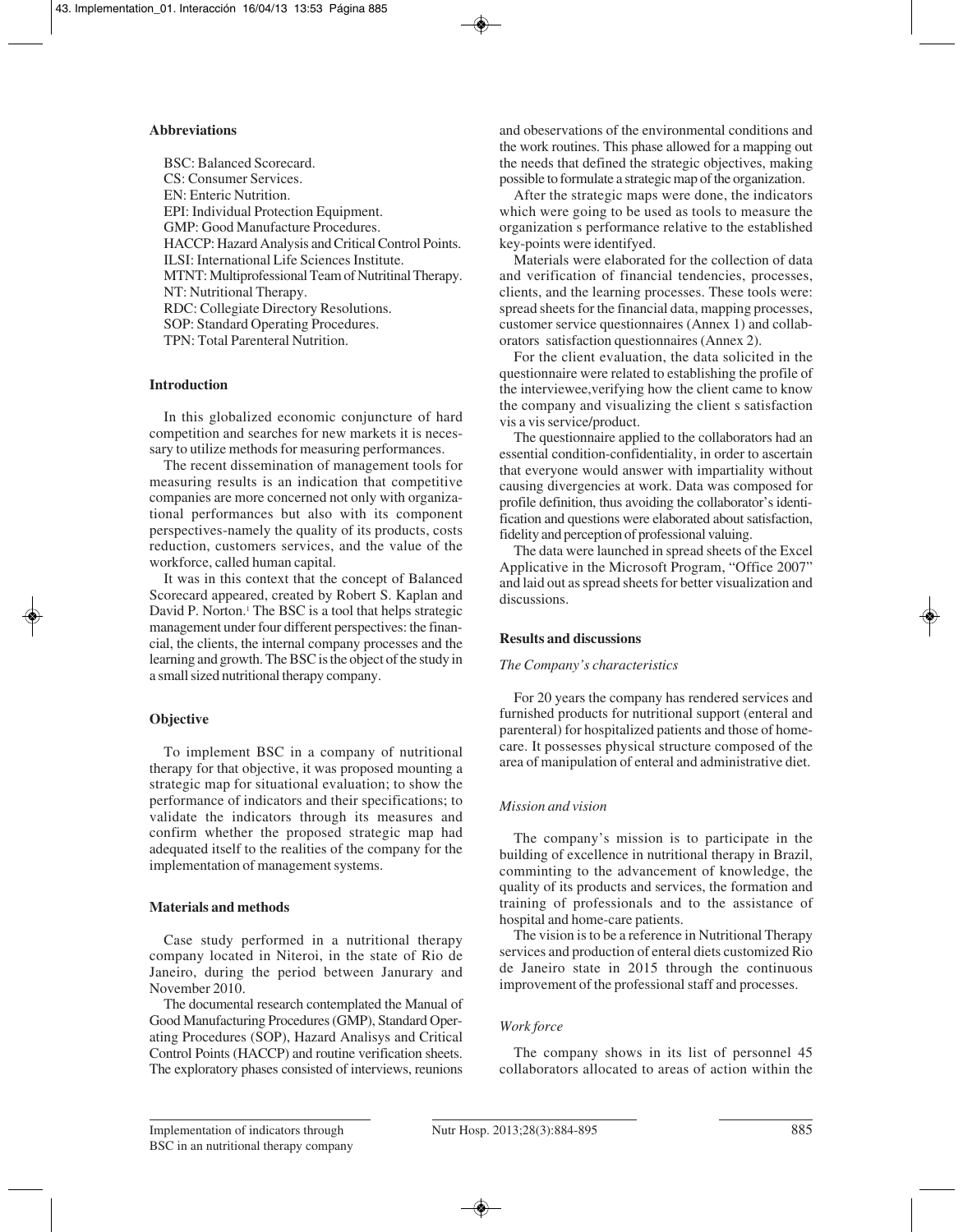| <b>Annex I</b><br>Questionnaire of client satisfaction research                                                                                                                                                                                                                                                                                                                                                                                                                                                    |                                                                                                                                                                                                                                                                                                                                                                                       |
|--------------------------------------------------------------------------------------------------------------------------------------------------------------------------------------------------------------------------------------------------------------------------------------------------------------------------------------------------------------------------------------------------------------------------------------------------------------------------------------------------------------------|---------------------------------------------------------------------------------------------------------------------------------------------------------------------------------------------------------------------------------------------------------------------------------------------------------------------------------------------------------------------------------------|
| This questionnaire has the objective of improving the perfor-<br>mance of services rendered here. Your indentification will be<br>maintained in secret and the duration of this questionnaire is<br>5 minutes.                                                                                                                                                                                                                                                                                                     | 5. Why are you (Sir) or (Madam) a client of the company?<br>) Price<br>) Confidence<br>Convenience                                                                                                                                                                                                                                                                                    |
| PROFILE OF THE PERSON INTERVIEWED                                                                                                                                                                                                                                                                                                                                                                                                                                                                                  | ) Don t know other companies                                                                                                                                                                                                                                                                                                                                                          |
| Age:  years old.                                                                                                                                                                                                                                                                                                                                                                                                                                                                                                   |                                                                                                                                                                                                                                                                                                                                                                                       |
| Schooling:<br>( ) Complete Elementary School<br>( ) Complete High School<br>( ) Complete University<br>( ) Complete Post-Graduate School<br>( ) Master s Degree<br>$($ ) Ph. Dr. Degree<br>Questionnaire to be answered by:<br>$($ ) Patient, $($ ) Family, $($ ) Caregiver,                                                                                                                                                                                                                                       | 6. Have you (Sir) or (Madam) felt dissatisfied with servi-<br>ces rendered by Company X?<br>$( )$ Yes<br>) No<br>7. If yes, what is the cause of your dissatisfaction?<br>8. Are you (Sir) or (Madam) satisfied with the diet deli-<br>very services?<br>Yes<br>) No                                                                                                                  |
| <b>QUESTIONNAIRE</b>                                                                                                                                                                                                                                                                                                                                                                                                                                                                                               | 9. If no, what is the cause of your dissatisfaction?                                                                                                                                                                                                                                                                                                                                  |
| 1. How did you (Sir) or (Madam) find the company?<br>( ) Hospital, ( ) Friend, ( ) Doctor, ( ) Internet,<br>2. When you need Nutritional Support either oral, enteral,<br>or parental which company do you think of first?<br>$($ $)$ this one, $($ $)$ another.<br>3. How long have you had the services of company X?<br>) less than a year<br>) from 1 to 2 years<br>) since 2 or 3 years ago<br>) longer than 3 years<br>4. What is your opinion of company X?<br>) Terrible<br>) Bad<br>) Good<br>) Very Good | 10. What is your opinion about the Customer Services (SAC)?<br>) Terrible<br>) Bad<br>) Good<br>Very Good<br>) Excellent<br>) Have no opinion<br>$\left($<br>11. In case you don t like the service, what is the cause of your<br>dissatisfaction?<br>Please leave us your comments about the company and about<br>this questionnaire.<br>Thank you for your attention and your time. |
| ) Excellent<br>) Have no opinion                                                                                                                                                                                                                                                                                                                                                                                                                                                                                   | <b>Emanuele Nasser</b><br>CRN 08100144                                                                                                                                                                                                                                                                                                                                                |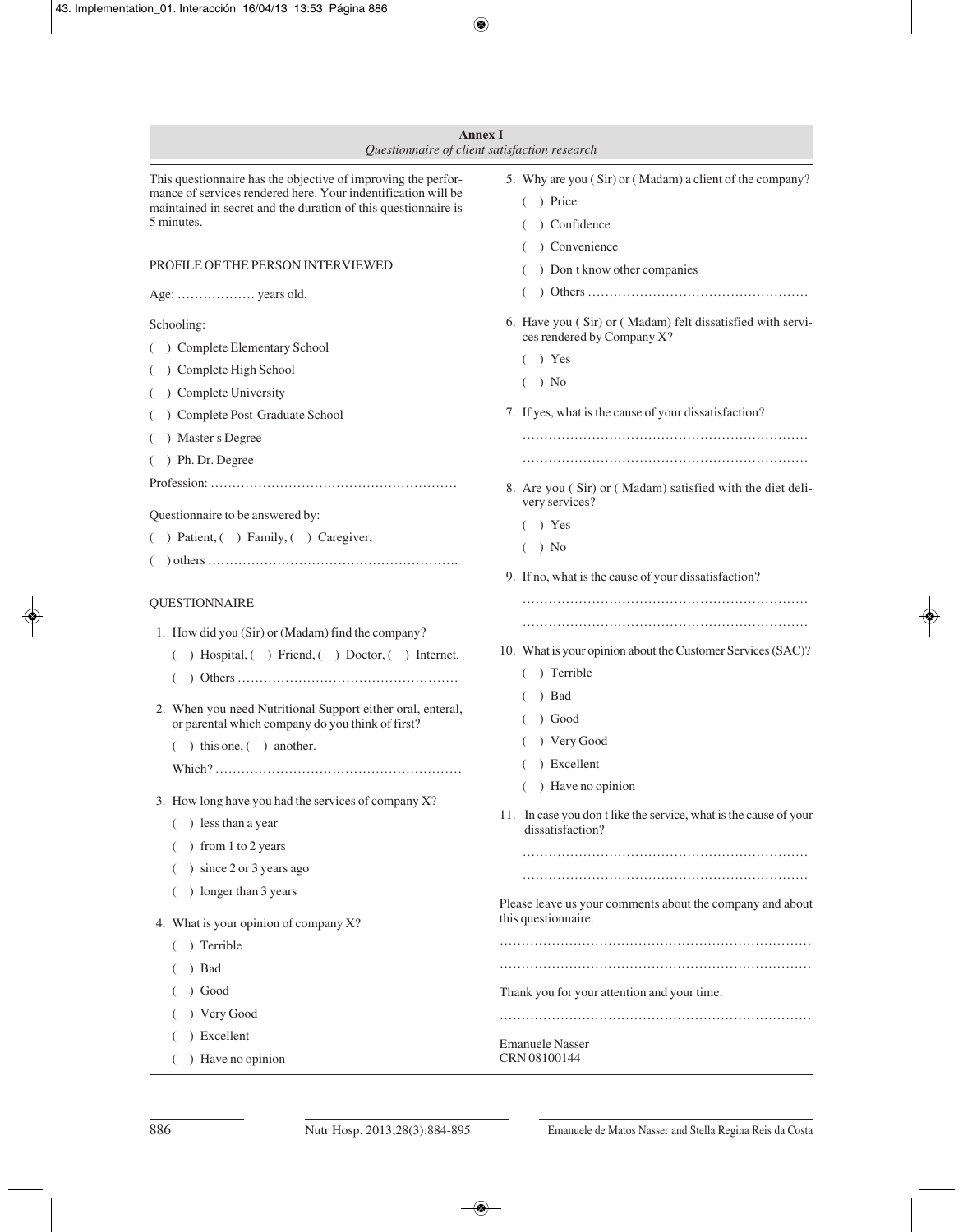#### **Annex II** *Questionnaire of of the research on the collaborators' satisfaction*

This questionnaire has the objective of identifying how the collaborators of Company X feel relative to their work and to bringing suggestions to improve their activities in order to assist the needs of the clients and guarantee the quality of products and services rendered.

Your identification will be kept a secret, that is why it is necessary to fill out with a pen and capital letters or to digitalize the answers and print out the complete material. Once the questionnaire is filled out it must be deposited in a special urn placed in Production from August 3rd. to the 6th. of 2010. The questionnaire lasts an average of 10 minutes.

| PROFILE OF THE INTERVIEWED                                                                       | 4. Give your opinion about                                                                                         |
|--------------------------------------------------------------------------------------------------|--------------------------------------------------------------------------------------------------------------------|
|                                                                                                  | 4.1. Your work is performed in a way that guarantees your<br>own health                                            |
| Schooling                                                                                        | ) Agree Completely                                                                                                 |
| ( ) Complete Elementary Shcool                                                                   | ) Agree Partially                                                                                                  |
| ) Complete High School                                                                           | ) Neither agree nor disagree                                                                                       |
| Complete University                                                                              | ) Disagree Partially                                                                                               |
| Complete Post-Graduate                                                                           | ) Disagree Completely                                                                                              |
| How long have you worked for the company?<br>) Less than 2 years                                 | 4.2. Receive sufficient instructions which guarantee your<br>safety and health during the performance of your work |
| $( ) 2$ to 4 years                                                                               | ) Agree Completely                                                                                                 |
| ) More than 4 years                                                                              | ) Agree Partially                                                                                                  |
|                                                                                                  | ) Neither agree nor disagree                                                                                       |
| <b>QUESTIONNAIRE</b>                                                                             | ) Disagree Partially                                                                                               |
| 1. How did you get to know the company?                                                          | ) Disagree Completely                                                                                              |
| ) Friend<br>) School                                                                             | 4.3. Participation in training/courses offered by Company X<br>contributes to the development of your work         |
| Internet                                                                                         | ) Agree Completely                                                                                                 |
| Hospital                                                                                         | ) Agree Partially                                                                                                  |
| Homecare                                                                                         | ) Neither agree nor disagree                                                                                       |
|                                                                                                  | ) Disagree Partially                                                                                               |
|                                                                                                  | ) Disagree Completely                                                                                              |
| 2. What compelled you to work at Company X?<br>) Financial Needs                                 | 5. In case you don t gain from the content of course/training,<br>please justify                                   |
| ) Interest in Nutritional Therapies, Enteral, Parenteral<br>$\overline{ }$                       | ) Content does not relate to your work                                                                             |
| and Supplementation                                                                              | () Content relates to your work but you have not yet                                                               |
| ) Opportunities steming from Internship work                                                     | understood how                                                                                                     |
|                                                                                                  |                                                                                                                    |
| 3. Do you intend staying with the Company even if you<br>receive similar job proposal elsewhere? | 5. Which course (s) would be important to help you out in<br>your work?                                            |
| $)$ Yes                                                                                          |                                                                                                                    |
| ) No                                                                                             |                                                                                                                    |
|                                                                                                  |                                                                                                                    |
|                                                                                                  |                                                                                                                    |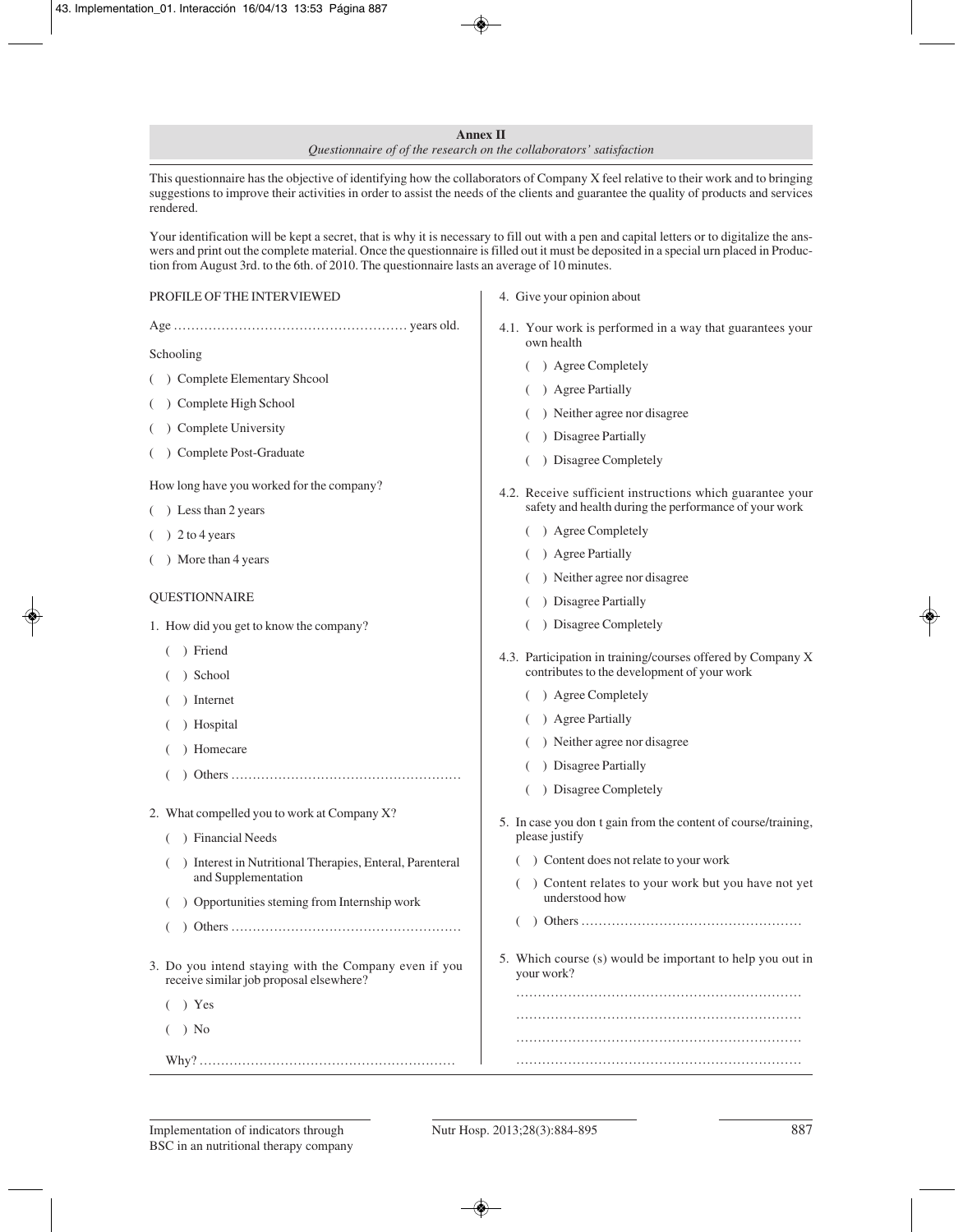| <b>Annex II</b> ( <i>continuation</i> )                             |
|---------------------------------------------------------------------|
| Questionnaire of of the research on the collaborators' satisfaction |

## 7. What justifies your staying in the Company?

|                                       | Agree<br>Completely | Agree<br>Partially | Neither agree<br>nor disagree | Disagree<br>Partially | Disagree<br>Completely |
|---------------------------------------|---------------------|--------------------|-------------------------------|-----------------------|------------------------|
| Remuneration                          |                     |                    |                               |                       |                        |
| <b>Working Hours</b>                  |                     |                    |                               |                       |                        |
| Benefits (Transport and Food vouchers |                     |                    |                               |                       |                        |
| Interests in Nutritional Therapy      |                     |                    |                               |                       |                        |
| Professional development              |                     |                    |                               |                       |                        |
| Growth Opportiunities                 |                     |                    |                               |                       |                        |

## 8. How do you appraise the following aspects relative to staff and work environment

|                      | Agree<br>Completely | Agree<br>Partially | Neither agree<br>nor disagree | Disagree<br>Partially | Disagree<br>Completely |
|----------------------|---------------------|--------------------|-------------------------------|-----------------------|------------------------|
| Friendly Environment |                     |                    |                               |                       |                        |
| Confidence           |                     |                    |                               |                       |                        |
| Level of Stress      |                     |                    |                               |                       |                        |
| Safety               |                     |                    |                               |                       |                        |
| Other                |                     |                    |                               |                       |                        |

## 9. Give us your opinion about the following sectors: Awful (A) Bad (B) Good (G) Excellent (E)

|                                | Technical knowledge | Relationship |
|--------------------------------|---------------------|--------------|
| High Management                |                     |              |
| Direct Supervision             |                     |              |
| <b>Administrative Services</b> |                     |              |
| Diet Manipulation              |                     |              |
| Diet Delivery                  |                     |              |
| Services to clients            |                     |              |
| Stock room services            |                     |              |
| Scientific Sector              |                     |              |
| Homecare Services              |                     |              |
| <b>Maintenance Services</b>    |                     |              |
| <b>General Services</b>        |                     |              |

If you wish, please leave your comments about any and every aspect which involves your work and this questionnaire

……………………………………………………………………………………………………………………………………… ………………………………………………………………………………………………………………………………………

Thank you for your collaboration!

.................................................................................. Emanuele Nasser CRN 08100144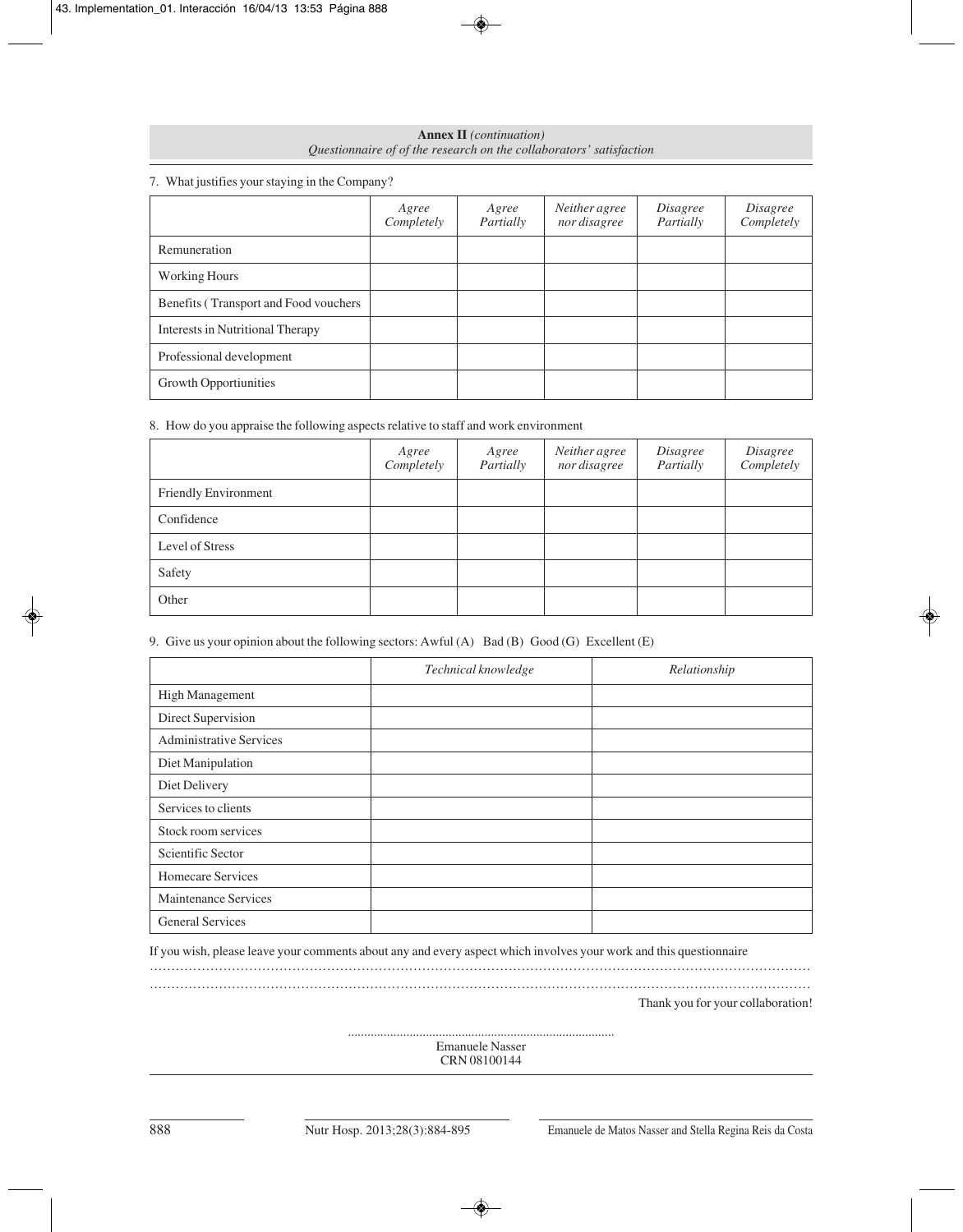company: doctors, nutritionists, and nurses which make up The Multiprofessional Team of Nutritional Therapy (MTNT) and administrative collaborators.

## *Area of activity*

Nutritional Assistance and the supply of diets to hospitalized and home-care patients.

## *Strategic map*

A strategic map described in figure 1 was proposed following the mapping out of the process with the observations of the characteristics related to the profile of the company.

## *Measurement and performance model*

The description of the measurement model follows this order of perspective: personnel learning and growth, processes, clients and financing. For each one of those perspectives a strategic planning for the indicators was created (tables I, II, III and IV).

Performance indicators: perspectives on personnel learning and growth

The indicators to evaluate the performances under the perspective of personnel learning and growth meet the strategic objectives of enabling, motivating and retaining the collaborators and are as follows: effi-



*Fig. 1.—Strategic map of company.*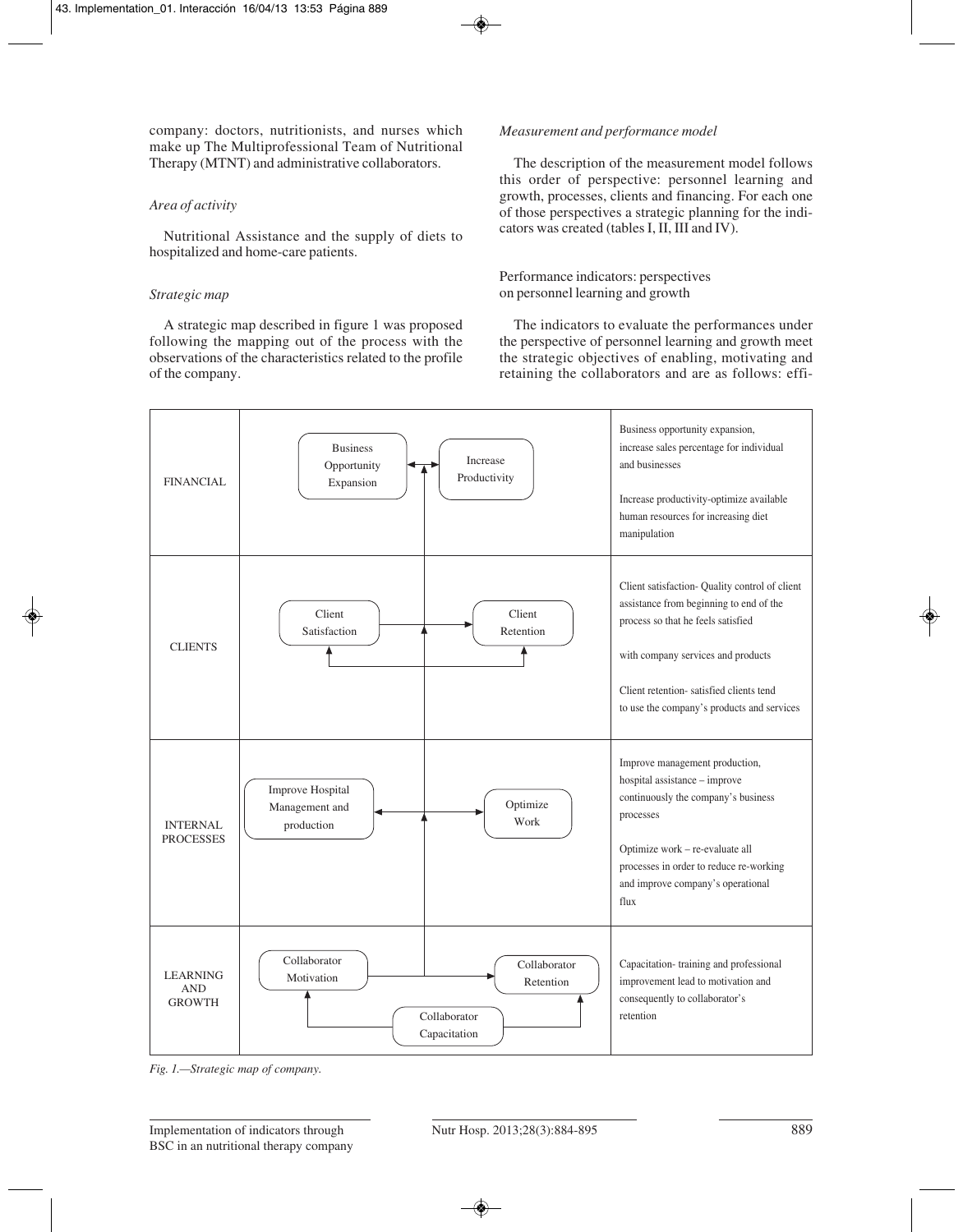|                                                                                       |                                                     |                                                                                                                                          | <b>Table I</b><br>Strategic planning under the collaborator's of BSC perspective  |                   |         |
|---------------------------------------------------------------------------------------|-----------------------------------------------------|------------------------------------------------------------------------------------------------------------------------------------------|-----------------------------------------------------------------------------------|-------------------|---------|
| Strategic objective                                                                   | Plan of action                                      | <b>Indicators</b>                                                                                                                        | Indicator definition                                                              | Proposed goal     | Results |
| Course Offers<br>Permanent<br>Capacitation<br>Communication<br>Commitment<br>Function | Capacitation<br>efficacy                            | % collaborators who use capacitation                                                                                                     | $90\%$                                                                            | 94%               |         |
|                                                                                       | Participation                                       | % participants in reunion by total<br>of collaborators                                                                                   | 80%                                                                               | $77\%$            |         |
|                                                                                       | Loyalty                                             | % of rotativity per annum                                                                                                                | ${10\%}$                                                                          | 7%                |         |
|                                                                                       | Satisfaction                                        | % of collaborators satisfied with benefits<br>% of collaborators satisfied with work hours<br>% of collaborators satisfied with salaries | 80%<br>80%<br>80%                                                                 | 66%<br>80%<br>79% |         |
| Collaborator<br>Satisfaction                                                          | Atrributions<br>Implementation<br>Merit Recognition | Organization<br>environment                                                                                                              | % average of satisfaction of collaborators<br>relative                            | 80%               | 88%     |
|                                                                                       |                                                     | Well being                                                                                                                               | % of people with occupational illnesses                                           | $0\%$             | $0\%$   |
|                                                                                       |                                                     | Knowledge/<br>satisfaction                                                                                                               | % of accomplishment from the established<br>ideal for function and attributions   |                   |         |
|                                                                                       |                                                     | Recognition                                                                                                                              | of collaborators who had raises, promontions,<br>and awards in the last 12 months |                   |         |

ciency and capacitation, participation, fidelity, retention, satisfaction, organizational environment, knowledge/ability, well-being and relationship (table I).

The collaborator received the questionnaire with his pay-check and gave it back in an urn specifically made for this purpose at the company. At the end of the collection period there were 39 (86.6%) questionnaires filled out. The average age of the collaborators was 36 years old, and 47% of the respondents are between 28 and 40 years old, their schooling level is high, 91% had at least high school, and 41% had University degrees, 23% with post-graduate degrees, 60% of the collaborators have been employed at the company for longer than a year. The ones who are with the company for less than a year are collaborators who for the most part are possibly there because of availability of employment.

The research of 500 American companies about people management policies identified recruitment focused on talent as being one of the main practices that affect positive results.2

In this sense it is believed that organization may have positive results due to the function of talent of its human capital. Insofar as the majority of the collaborators have high and specific levels of schooling for working in the nutritional therapy sector.

The rotation of employees be it engendered by the employer or the employee himself, demands constant attention by the management of na organization. If the company has high, middle or low standards the need to understand rotation of employees ends up becoming a factor in the competitiveness in all markets, because it involves loss of intelectual capital, the departure of knowledge and of corporate memory, loss of productivity, at least momentarily, risks that involve amongst others, loss of clients' roster, and direct and indirect financial resources.3

The rotativity at the company in 2009 was 17%, and from January to september 2010 it was 7%. The company, now, finds itself in na expansion phase, enlarging its cadre of collaborators, allowing new people to bring other ideas with new vision for the organization, new knowledge and experiences corroborating with the Institution s strategic objectives.

The analysis of the interest by the collaborators to remain in the company showed that 97% of them intend to remain there even if offered a job proposal by another company. The loyalty of the collaborators is important to the organization because it allows actions to implement continuous improvement, optimizing resources and favoring competitive advantages.

People are a source of competitive advantage under the demands of todays competitive scenario, thus the retention of personnel could guaranty long term organizational development.4

Within any organization it is necessary to analyze the health quality and the potential risk to the collaborators. Generally speaking the work undertaken by nutritional therapy companies, more specifically, in diet manipulation does not present great risks for the collaborators. The biggest risk is relative to patient care in hospital environment due to the exposure of the collaborators to the infectocontagious micro-organisms.

The Insitution has a contract with a health occupational company which is responsible for the health tests of the collaborators, creating and evaluating a risk prevention environmental program and technical reports for non-salubrity and danger. This report done in March of 2010 concluded that there had not been any problems with salubrity or danger within the company.

The collaborators are trained and taught as to the use of individual protection equipment in order to avoid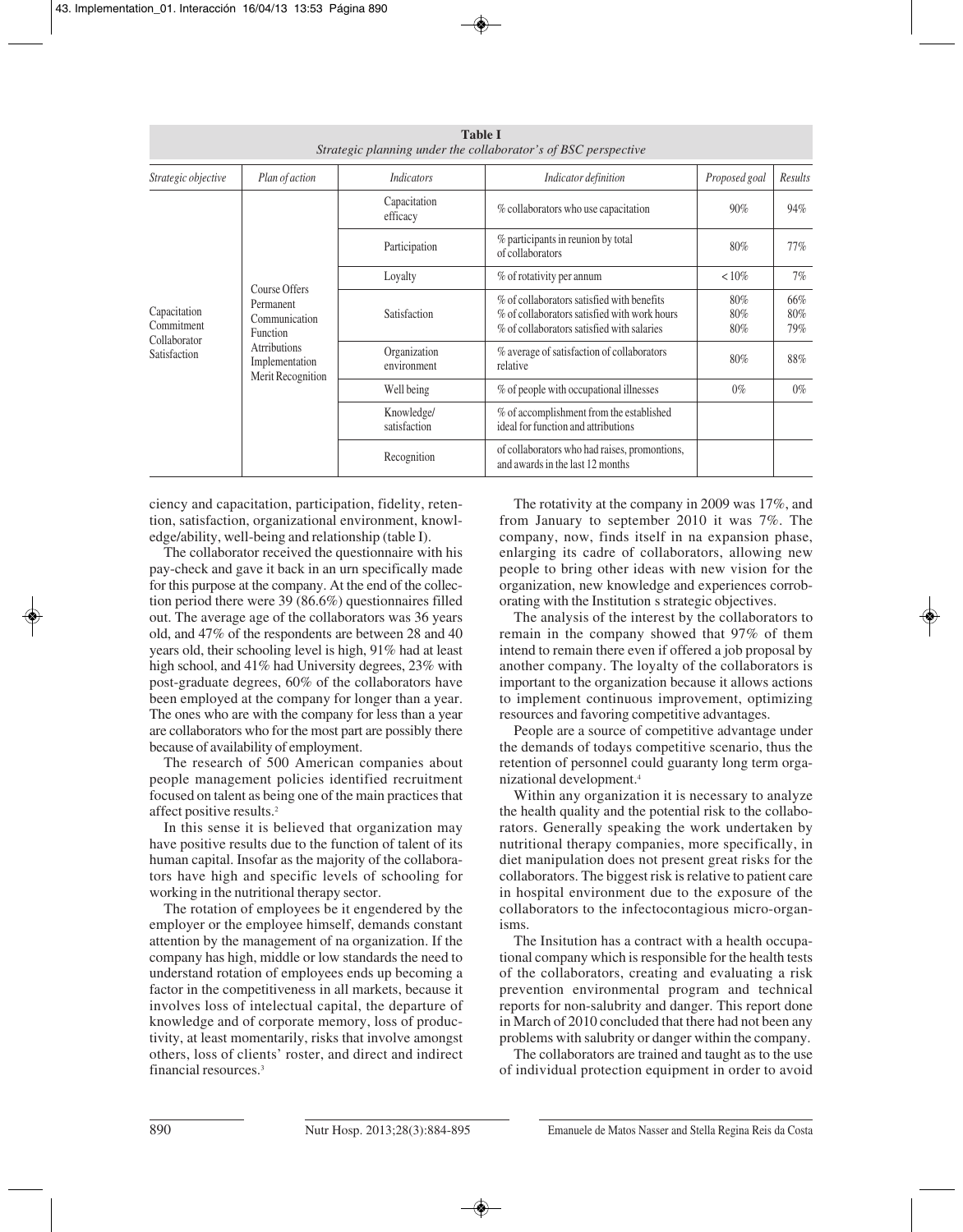possible work related accidents. The training takes place every six months or when necessary reinforcing the concepts of conformity to the SOP, GMP, and HACCP manuals in accordance with the RDC 63:2000.5

In 2009 there were no work related accidents, even so, the analysis of the perceptions about safety and health indicated that 19% of the collaborators are insecure towards the work they do.

The collaborators who work in adequate conditions of comfort and ergonomics minimize physical and mental wear and tear, have less risks of accidents increasing quality and performance at work.

Growth and learning perspective is directly related with forming and enabling the company's human capital. So, the perception of the collaborators was evaluated in relation to enabling opportunities through internal training and this indicated that 94% of the collaborators understood these oppotunities.

The interest of the collaborators towards taking courses is notorious because 90% of them suggested some themes for the courses or showed interest in improving the level of their schooling degrees by continuing to study.

The company invests in training their collaborators. There are weekly meetings with emphasis in updating diet-therapic conducts, assistance protocols and clinical case presentations targeting the nutritionists, the doctors and the interns. Every six months technical trainings take place with diet manipulators aiming at keeping a high standard of quality.

A survey of the percentage of the collaborators who participated in these meetings for updating and capacitation from July to October 2010 revealed that an average of 77% of collaborators attended. This joining up reveals na involvement and interest in development of MTNT in the continuing education proposals.

Inspite of being a small size company and a relatively new one, the collaborators assess the professional development within the company as a positive factor, because 94% agree that it is possible to evolve professionally. The opportunity for growth within the company is another factor positively analized, since 85% are aware of this possibility.

The company, besides having qualified collaborators to work there, who are interested in continuously perfecting their job,also has them recognizing that they can develop and grow. Such factors favor the strategic objectives under the perspective of learning and growth of the BSC.

The satisfaction of the collaborators was assessed taking in consideration their benefits (transport and food vouchers), work hours and salaries.

The assessment of the benefits presented the least satisfaction amongst the items that were evaluated, because only 66% of the collaborators are satisfied.

The work-hours are similar to those of the market and within the sindicate norms, having 80% of the collaborators in agreement with the work schedulle.

The assessment of the remuneration indicated that 79% of the collaborators are satisfied with their salaries. The remuneration in the company finds itslef above or similar to that of the sindicate. However, it would be interesting to do a market research to find out how are the collaborators salaries in the face of this reality.

When asked about the interest in Nutritional Therapy being a justification to remain in the company 74% of the collaborators agreed. It is important to emphasize that not all company sectors are directly related to Nutritional Therapy, as an example the administrative process.

In the company there is a policy that prides itself on the agreable work environment because management allows easy access and accepts suggestions looking for improvement. This poilicy is recognized by the collaborators because the majority of them (80%) feel safe and confident in their work (94%) and are aware of the friendly (91%) environment within the organization.

Such results show themselves favorable in the organizational conception because they bring out satisfaction and motivate the worker perhaps leading to an increase in productivity and results improvement.

Under the optics of the learning and growth perspective, the company has indicators that in the actual conjuncture show themselves to be favorable to performance of the company directing towards positive construction of the financial perspectives.

#### Performance indicators: process perspective

In this perspective it was created a strategic planning containing the indicators for the main business processes of the company: porduction and assistance (table II).

Regardless the number of patients, the assistance nutriton process must ensure "best practices" and results must be analyzed to ensure they are in accordance with the qualities defined standards.<sup>7</sup>

#### **PRODUCTION**

The manipulated diet is a product which interferes directly with the client's health. That is why it is necessary that the whole production process has operational excellence while conforming with ongoing legislation.

A study that took place in three private hospitals in the northeastern region of Parana, aiming at verifying the adequacy of production areas and the level of microbial enteral diet contamination indicated that all the hospitals were in disagreement with RDC 63:2000\* for they presented microbial contamination and the GMP manuals were not adequate<sup>8</sup>.

<sup>\*</sup>RDC 63:2000 Resolution of the Collegiate Directory of the National Sanitary Vigilance which confers technical norms for nutritional therapy in Brazil.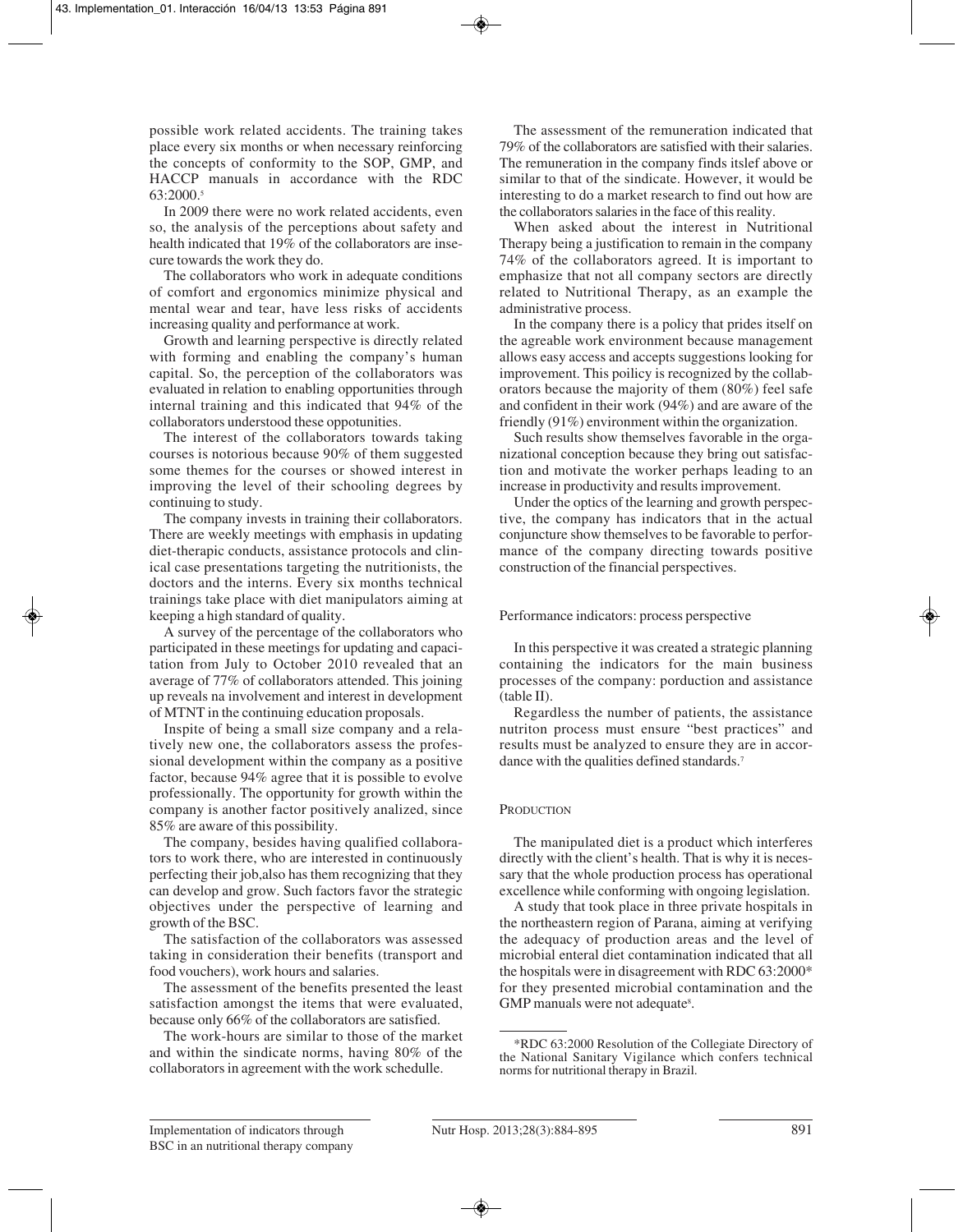|                                                           |                                             |                                                                                                                                                                                                                                                                                                                                                                                                                              | <b>Table II</b>                                                        | Strategic planning under the BSC process perspective |               |         |
|-----------------------------------------------------------|---------------------------------------------|------------------------------------------------------------------------------------------------------------------------------------------------------------------------------------------------------------------------------------------------------------------------------------------------------------------------------------------------------------------------------------------------------------------------------|------------------------------------------------------------------------|------------------------------------------------------|---------------|---------|
| Strategic objective                                       | Plan of action                              |                                                                                                                                                                                                                                                                                                                                                                                                                              | <b>Indicators</b>                                                      | Indicator definition                                 | Proposed goal | Results |
| Otimizar<br>trabalho                                      |                                             | Microbiological<br>% of conformity in microbiological analysis<br>analysis<br>Internal<br>% of programed and finished audits<br>Auditing<br>Production<br>% of corrective action verified by internal audit<br>Production<br>Planning<br>% of diets pllaned and carried out<br>productivity<br>% of rejectec diets relative to total utilized<br>Waste<br>Nutritional<br>% of patient who went through nutritional<br>Triage |                                                                        |                                                      | 100%          | 100%    |
|                                                           |                                             |                                                                                                                                                                                                                                                                                                                                                                                                                              |                                                                        |                                                      | 100%          | 100%    |
|                                                           |                                             |                                                                                                                                                                                                                                                                                                                                                                                                                              |                                                                        |                                                      | 100%          | $0\%$   |
|                                                           | To perfect<br>management sy<br>EW<br>Define |                                                                                                                                                                                                                                                                                                                                                                                                                              |                                                                        |                                                      | 100%          | 100%    |
| Improve                                                   |                                             |                                                                                                                                                                                                                                                                                                                                                                                                                              |                                                                        |                                                      | 100%          | 100%    |
| Management<br>Production<br>and<br>Homecore<br>Assistance | collaborators<br>atributions                |                                                                                                                                                                                                                                                                                                                                                                                                                              | 80%                                                                    | 64%                                                  |               |         |
|                                                           | Elaborate the<br>Fluxugram                  | Hospital                                                                                                                                                                                                                                                                                                                                                                                                                     | Nutritional<br>% of patients with nutritional evaluation<br>Evaluation | 80%                                                  | 81%           |         |
|                                                           |                                             | Nutritional<br>Assistance<br>solicitation<br>Support<br>Hospital<br>indication for<br>Homecare                                                                                                                                                                                                                                                                                                                               | % of patients seen at hospital with TN                                 | 100%                                                 | 100%          |         |
|                                                           |                                             |                                                                                                                                                                                                                                                                                                                                                                                                                              |                                                                        | of hospital releases                                 | 90%           | 93,75%  |

The quality of production processes has a direct impact in the assistance to the RDC 63:2000 requisites, it is a fundamental criterium for the good work of the companies which manipulate enteral diets. Based in this legislation SOP, GMP and the HACCP were conceived and internal company audit requisites which guided the process indicators for the BSC. The process indicators relative to production are: microbiological analysis of manipulators and equipments, auditing and productivity.

The company's processes were analyzed with data from September of 2010. The manipulated diets have a microbiological validation for 28 hours refrigerated at 2 to 8 ºC. and up to 6 hours exposed to regular environmental temperartures. Equipment was analyzed, manipulators and utensils too, and the results showed conformity to all the analyses.

The audit verifies the process adherence to the quality manual, if actions are performed for quality continuous improvement.7 The audit is conducted quarterly and two indicators have been proposed: % of auditing taking place in relation to the programmed ones and % of corrective actions in relation to the nonconformed ones found in the editing. The results showed that 100% of the auditings take place and 100% of the processes are in accordance with the ongoing legislation.

The manipulation of the diet takes place after hospital or home-care prescriptions are sent by the MTNT. One of the indicatros is knowing whether the diet was produced, if not, the patient does not receive the diet and his level of health is aggravated. The results of this indicator revealed that 100% of the planned diets are in fact produced.

## HOSPITAL ASSISTANCE

Hospital assistance is done by MTNT through nutritional triage, clinical evaluation, diet prescriptions and orientation for releasing hospital patients, these being the suggested indicators.

The triage process must happen in the first 48 hours of the patient entering the hospital. The company adopts the goal suggested by the ILSI for the nutritional traige in which at least 80% of the patients must be evaluated9 . Four hospitals assisted by the company were selected in order to evaluate the percentage of patients in the triage and on average the staff was able to perform the triage in 64% of the patients who had recently entered the hospital. Only one of the four hospitals attained the desired objective.

The MTNT receives the assisting doctor's solicitation to evaluate the need for nutritional support for the patient, in case there is a need for the NT, the patient is then, followed up by the MTNT and receives a specific diet according to the diagnosis and the nutritional status.

The results indicated that 100% of the patients assessed by the MTNT with nutritional support needs begin the treatment.

The patient evaluation intends to make monthly nutritional evaluations as a conduct guide for professionals, thus, it is necessary to measure the number of patients who indeed receive nutritional evaluations .

On average, 81% of hospital patients under the care of the nutritional company receive nutritional evaluations. The established objectives are to evaluate 90% of the patients, however, some patients have a very short stay in the hospital, so there is no time to do the avaluation.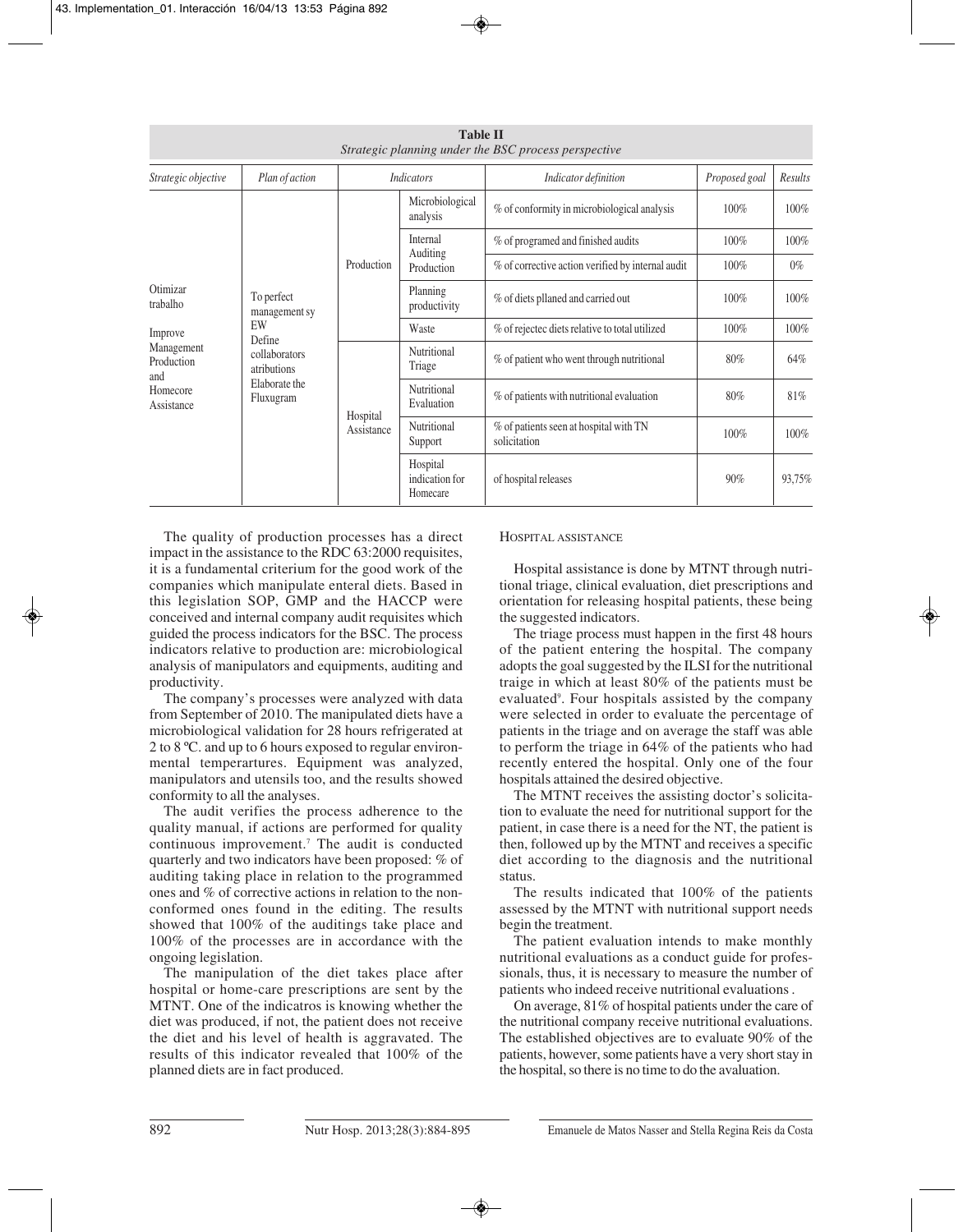|                                                       |                | <b>Table III</b><br>Strategic planning under the perspective of BSC clients |                                                               |               |                                                                      |
|-------------------------------------------------------|----------------|-----------------------------------------------------------------------------|---------------------------------------------------------------|---------------|----------------------------------------------------------------------|
| Strategic objective                                   | Plan of action | <i>Indicators</i>                                                           | Indicator definition                                          | Proposed goal | Results                                                              |
| Satisfaction<br>Client satisfaction<br>questionnaires |                | Perception                                                                  | % of Homecare clients with positive<br>company perception     | 90%           | 97%                                                                  |
|                                                       |                | Priorization                                                                | % of Homecare clients who think first<br>of the company       | 95%           | 94%                                                                  |
|                                                       |                | Retention                                                                   | % of Homecare clients for longer<br>than 1 year               | 50%           | 59%                                                                  |
|                                                       |                | Dissatisfaction                                                             | % of Homecare clients with a degree<br>of dissatisfaction     | 50%           | 24%                                                                  |
|                                                       |                | Logistics                                                                   | % of Homecare clients satisfied with<br>deliveries            | 95%           | 94%                                                                  |
|                                                       |                | Customer<br>Service                                                         | % of Homecare clients happy with<br><b>Customer Services</b>  | 90%           | 88%                                                                  |
|                                                       |                | Motivation                                                                  | Decisive motives for clients choices for<br>services/products |               | trust & price                                                        |
|                                                       |                | Front door-<br>Propaganda &<br>Marketing                                    | How does one get to know the<br>company                       |               | Hospital<br>doctor,<br>Homecare<br>giver $&$<br><b>Nutritionists</b> |

In September of 2010 a survey was done about the percentage of patients that had been released from the hospital and sent for home-care with suggested nutritional support. This analysis indicated that 94% of the patients had been released from the hospital with nutritional orientation.

Viewed under the perspective of internal processes, the company has indicators which show favourable organizational performance, although they could improve in order to reach positive financial perspectives.

#### Performance indicators: client perspective

The strategic planning with the indicators of the client's perpectives can be found in figure 04. The indicators to evaluate pérformances go towards meeting the strategic objectives of client's satisfaction and retention, and they are as follows: company perception, prioritizing, retention, insatisfaction, logistics, Customer Services, motivations and open door for the client.

For the performance assessment under the client's persppectives 124 questionnaires were sent out and 41 (33%) were returned filled out by home-care patients. On average the questionnaires sent by the researchers reach 25% of returns.10

The clients' profile reveals that the majority of those answering the questionnaires are elderly people, (50%) with high school levels of education (91% finished high school), where a family member is present (70%) fllowing and assessing products and services rendered.

The entrance door for the clients are, the hospitals, (38%) medical referrals (29%) and others (24%) which correspond to the referrals of homecare giver and nutritionist.

The analysis of the percentage of clients who remember the company in the first place was 94% indicating a recognition in services rendered and sales of nutritional support products.

A company's identity is its brand, which is the name, the symbol, the logo, or the combination of these informations which identify the company from its competitors.

The home-care service was structured in 2009. The loyalty of the clients towards the company is notorious since 50% have been longer than a year with the services and products of the company.

The customer has his/her preferences and will choose products with which he/she will identify with or those which will more likely represent a more appropriate way in which he/she will present him/herself to others reflecting his/her style or social status.11

Knowing what makes a difference in decision making at the time of a choice on the part of the client is fundamental for any business, in teh case of the company in question, the price (28%) is one of the differencial markers, but confidence is what stands out the most in the client s decision making process.

In the case of the health segment, the high perception of risks by the patient and the complexity of the service, about which, the customer generally speaking has limited knowledge it appears clearly in such aspects as confidence, trust and safety.12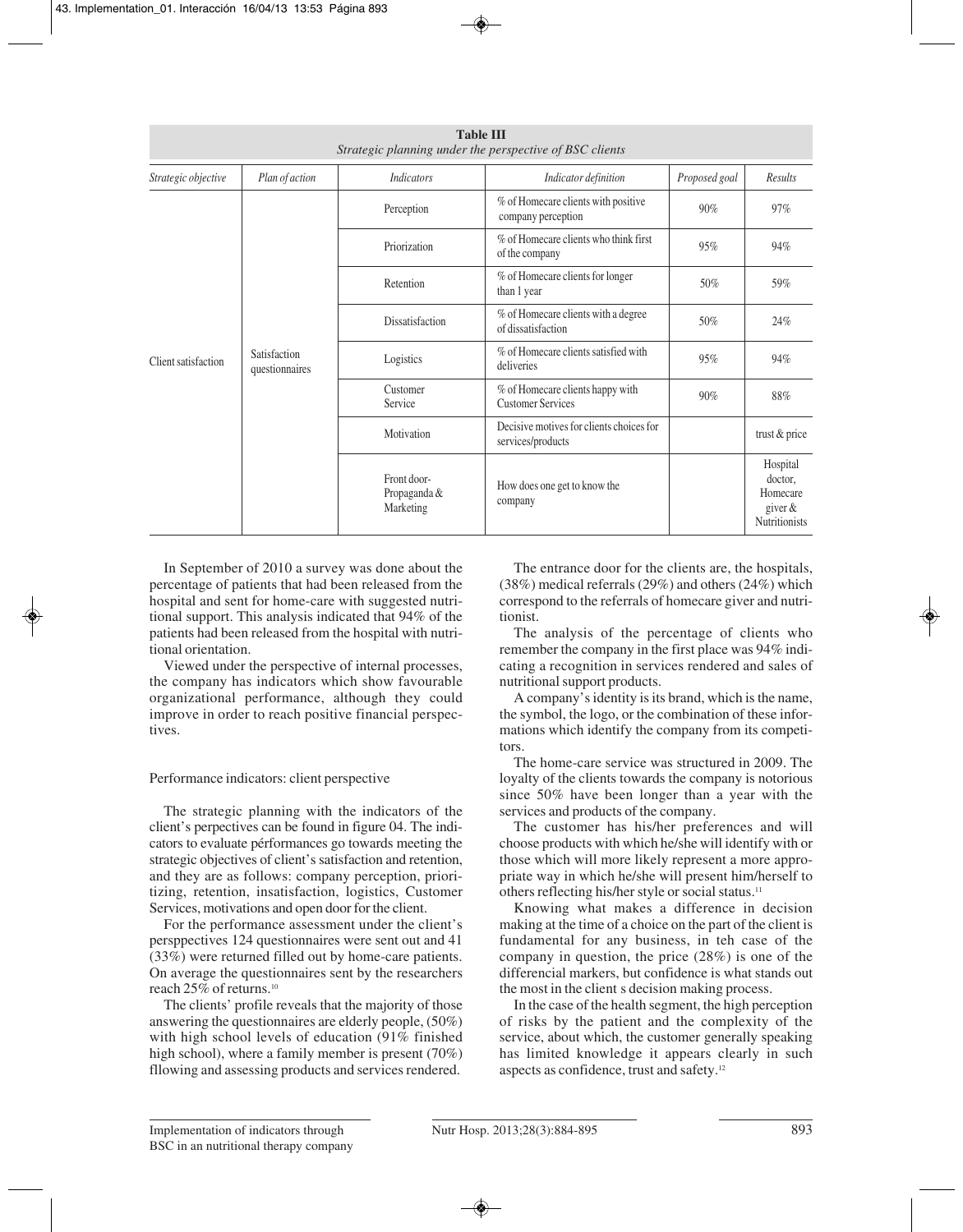|                                        |                                                                                           | <b>Table IV</b>      | Strategic planning under financial perspective of the BSC                        |               |          |
|----------------------------------------|-------------------------------------------------------------------------------------------|----------------------|----------------------------------------------------------------------------------|---------------|----------|
| Strategic objective                    | Plan of action                                                                            | Indicators           | Indicator definition                                                             | Proposed goal | Results  |
| Increase of control<br>and rentability | Increase number of home sales<br>Retriew raw material quotes<br>Increase service capacity | <b>Disallowances</b> | % of rejected biling by the<br>healthcare companies relative to<br>total billing | ${5\%}$       | $<$ 5%   |
|                                        | Stock control<br>Monthly balance                                                          | Net revenue          | Net billing less sales taxes and direct<br>billing                               | Positive      | Positive |

Client's trust is a fundamental factor for loyalty of said customer, diminishing the possibilities that the client might search for another organization. However, there is a significant percentage (12%) of clients who don't know another similar company, which indicates implicitly that they are open to new markets and proposals, that is to say, they are not completely satisfied or convinced of theproduct/services rendered.

The company's clients have a positive perception (97%) of the institution.

Loyalty to the company is linked to a series of factors, amongst them, availability and quality of of offers from the opponents and people's habits, but the main factor is the client s satisfaction with the product or services performance and with the market s image of teh company.<sup>13</sup>

Analysis of the client's safisfaction who were assisted by the company identified that 24% of the clients have felt or are feeling dissatisfied with service/product. The biggest complaints are directed towards: exchange/lack of product and late deliveries.

Client dissatisfaction can alter his loyalty status, that is why the factors pointed out as dissatisfaction by the clients must be analyzed in order to verify the faults in the process and correct them so that the existing dissatisfaction does not lead to client losses.

One of the factors cited that created dissatisfaction was the delivery of the diets. The company s logistics are done by outsourcing, ie, another company trained to deliver diets with great quality standards of higiene/sanitary and control of specific time/temperature.

The analysis of the diet delivery revealed that 94% of the clients were satisfied with the services rendered. However the logistic processes must be constantly assessed, because in the majority of the occasions, the direct contact between client and company is done through hte delivery services.

The logistics of the enterprises were elevated to the strategic level in many companies due to the preassures of the competitive market and to restrictions of the typical resources of the operational environment.14 The logistics could be defined as an acitvity based on time, preo cupied with the rentability of the movement of information and materials towards the companies and going through them and coming out the other side towards the consumer.<sup>15</sup>

The consensus amongst the companies to initiate the client in manifesting his vision relative to the enterprise

has led to the creation of customer assistance like a communications channel that would help the company to correct products, services and its own strategy within the market. The simple fact of the existence of the Customer Services (CS) demands changes in posture, that is to say, more openess and predisposition to dialogue.16

The opinion about the CS of the company revealed 88% satisfaction with the services rendered. The dissatisfaction encountered does not necessarily refer to CS since the clients report the failures on the diet delivery timetable.

The analysis under the client's perpectives showed favorable indicators to the performance of the organization in what it relates to client satisfaction and retention, nevertheless, actions to correct it, pointed out dissatisfactions must be improved in order to reach and maintain a positive financial perspective.

#### Performance indicators: financial perspective

The indicators used to follow the financial perspective were: the company's net revenue and disallowances\*\*. They can be found described in table IV and clearly defined in the strategic planning.

The percentage of disallowances is directly related to the budget deficits of the company. Since the healthcare insurance companies do not pay for products or services. The ideal would be not to have any disallowances, but due to burocracy some companies may have an average of 40% of disallowances.

The Company has a percentage of disallowances below 5%. This low figure may be explained by the rigorous control from the prescription stage till the disallowance resources.

The net revenue is a direct financial indicator to assess whether the enterprise is going well. To assess

<sup>\*\*</sup>Disallowance: Means the cancelling or partial or total refusal of items in a collection which the auditor of the healthcare insurance operator does not think that it is suitable for payment because they are considered illegal or not due. Disallowances could be classified as technical or administratives. The administrative disallowances are due to operational faults at the moment of collecting, lack of interaction between the healthcare insurance operator and the render of services, or even failure at the moment of analyzing the service company's bill. The technical disallowances are linked to the value of services, medicines and materials uitlized and not the medical procedures.